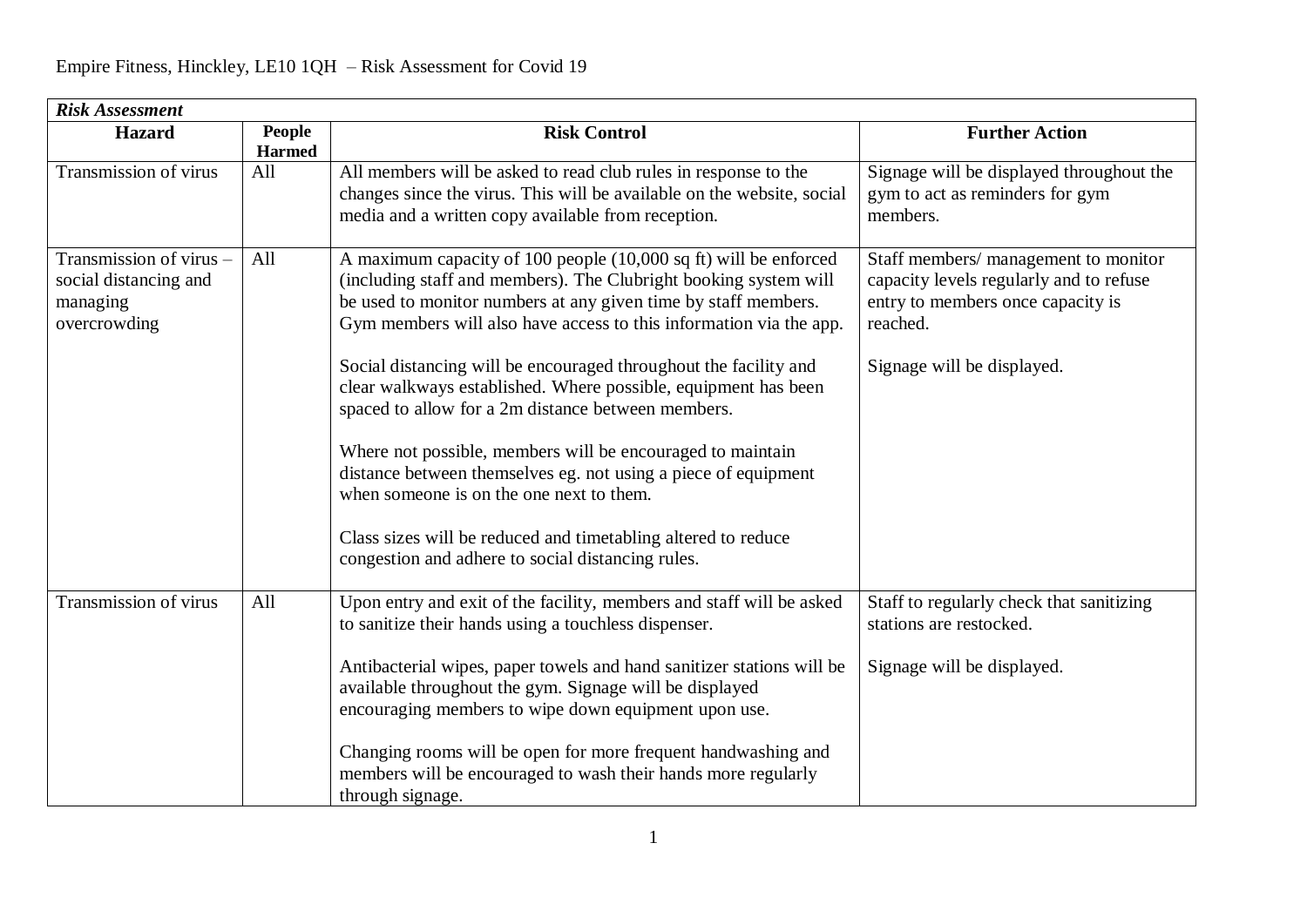| Transmission of virus -<br>ventilation                                                 | All   | Showers and lockers will still be in use but limited usage to adhere<br>to social distancing rules. Gym members to be told that they should<br>try to arrive and leave in the same kit via updated club rules.<br>Where possible, all doors and windows will remain open to allow<br>for air flow.<br>Fans will also be in use to encourage air flow. | On inspection of the facility, staff will<br>operate fans if not already in use.                                                                                                                                              |
|----------------------------------------------------------------------------------------|-------|-------------------------------------------------------------------------------------------------------------------------------------------------------------------------------------------------------------------------------------------------------------------------------------------------------------------------------------------------------|-------------------------------------------------------------------------------------------------------------------------------------------------------------------------------------------------------------------------------|
|                                                                                        |       | Sauna & Steam room will be out of use until the risk of<br>transmission is clear.                                                                                                                                                                                                                                                                     |                                                                                                                                                                                                                               |
| Transmission of virus-<br>cleaning                                                     | Staff | Staff will perform weekly 'deep cleans' of different areas of the<br>gym. In addition, daily 'hot spot' cleans will be made during closure<br>of the gym between 2-3pm. These will be recorded with date and<br>time.                                                                                                                                 | Management to ensure that 'deep<br>cleaning' routines are monitored.                                                                                                                                                          |
| Person becomes ill or<br>shows signs of illness                                        | Staff | If a member becomes ill or begins to show signs/symptoms of<br>Covid 19, they will be asked to stay in a contained room until<br>emergency services are contacted.<br>Staff will check the temperature of other staff/members who display<br>signs/symptoms of illness using a contactless, infrared<br>thermometer.                                  | Supervision organised – member of staff<br>identified to accompany the ill person to<br>wear PPE if in direct, close contact.<br>Emergency services to be contacted as<br>necessary.<br>Staff to ensure that name, home phone |
|                                                                                        |       | Details to recorded using the NHS test and trace system and other<br>members to be notified using this process.                                                                                                                                                                                                                                       | number, mobile number of each member<br>is held on our Clubright system.                                                                                                                                                      |
| Member of staff<br>becomes ill or shows<br>signs of illness comes<br>ill or is injured | Staff | If a staff member becomes ill or begins to show signs/symptoms of<br>Covid 19, they should inform management immediately<br>They will be asked to stay in a contained room until emergency<br>services are contacted.                                                                                                                                 | Staffing re-organised in the event of<br>absence.                                                                                                                                                                             |
|                                                                                        |       | Details to recorded using the NHS test and trace system and other<br>members to be notified using this process.                                                                                                                                                                                                                                       |                                                                                                                                                                                                                               |